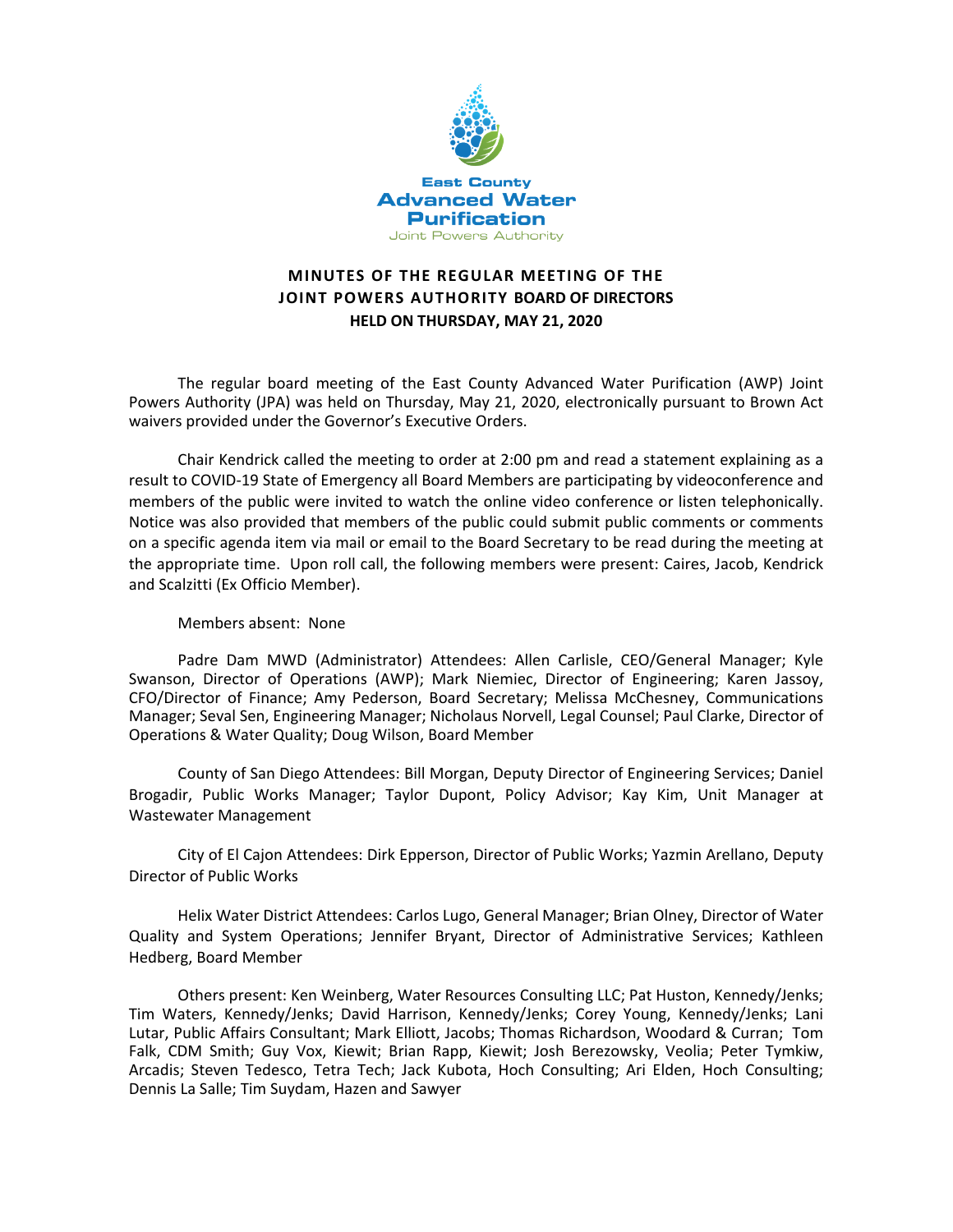### **OPPORTUNITY FOR PUBLIC COMMENT**

There were no written public comments received.

### **ITEMS TO BE ADDED, WITHDRAWN, OR REORDERED ON THE AGENDA**

There were no items to be added, withdrawn, or reordered at this time.

### **1. APPROVAL OF MINUTES**

On motion of Director Caires, seconded by Director Jacob, and unanimously carried by roll call vote, the minutes of the Regular Board Meeting of February 20, 2020 were approved as submitted.

## **● CONSENT AGENDA**

Items are considered to be routine and will be acted upon by a single motion without discussion, unless a Board member, staff, or the public request a specific item be removed from the consent agenda for discussion.

## **2. AMENDMENT TO LEGAL SERVICES AGREEMENT WITH NOSSAMAN, LLC FOR FISCAL YEAR 2020**

On motion of Director Jacob, seconded by Director Caires, and unanimously carried by roll call vote, the Board authorized the Interim Administrator's CEO/General Manager to amend the existing legal services agreement with Nossaman for fiscal year 2020 in an amount not-to-exceed \$400,000 via a reallocation of funds within the existing approved budget.

## **● ACTION AGENDA**

Items on the Action Agenda call for discussion and action by the Board. All items are placed on the Agenda so that the Board may discuss and take action on the item if the Board is so inclined.

# **3. APPROVAL OF THE EAST COUNTY ADVANCED WATER PURIFICATION JPA'S WATER PURCHASE AND WASTEWATER SERVICES AGREEMENTS**

Kyle Swanson, Director of Operations (AWP) for Padre Dam, provided an overview and reviewed benefits of the East County AWP Program and explained the partners involved in both the Wastewater Service Agreement and the Water Purchase Agreements. Additionally, he reviewed the project details for each of the three Progressive Design-Build Procurement packages and the project timeline.

Karen Jassoy, Director of Finance, reviewed the current financial proforma model, highlighting index pricing for water produced and JPA wastewater treatment and compared the results to Metropolitan Water District's cost projections, stating based on future cost savings staff recommends moving forward with the project.

Nicholaus Norvell, Assistant General Counsel, reviewed provisions of the service agreements for the project, to include the Wastewater Service Agreement between the East County AWP JPA, City of El Cajon, County Sanitation District and Padre Dam; the Product Water and Title 22 Recycled Water Purchase Agreement between the JPA and Padre Dam; and Product Water Purchase Agreement between Helix and the JPA.

Responding to Director Jacob, Mr. Norvell confirmed if any significant changes needed to be made to the contracts staff would agendize the changes for Board approval.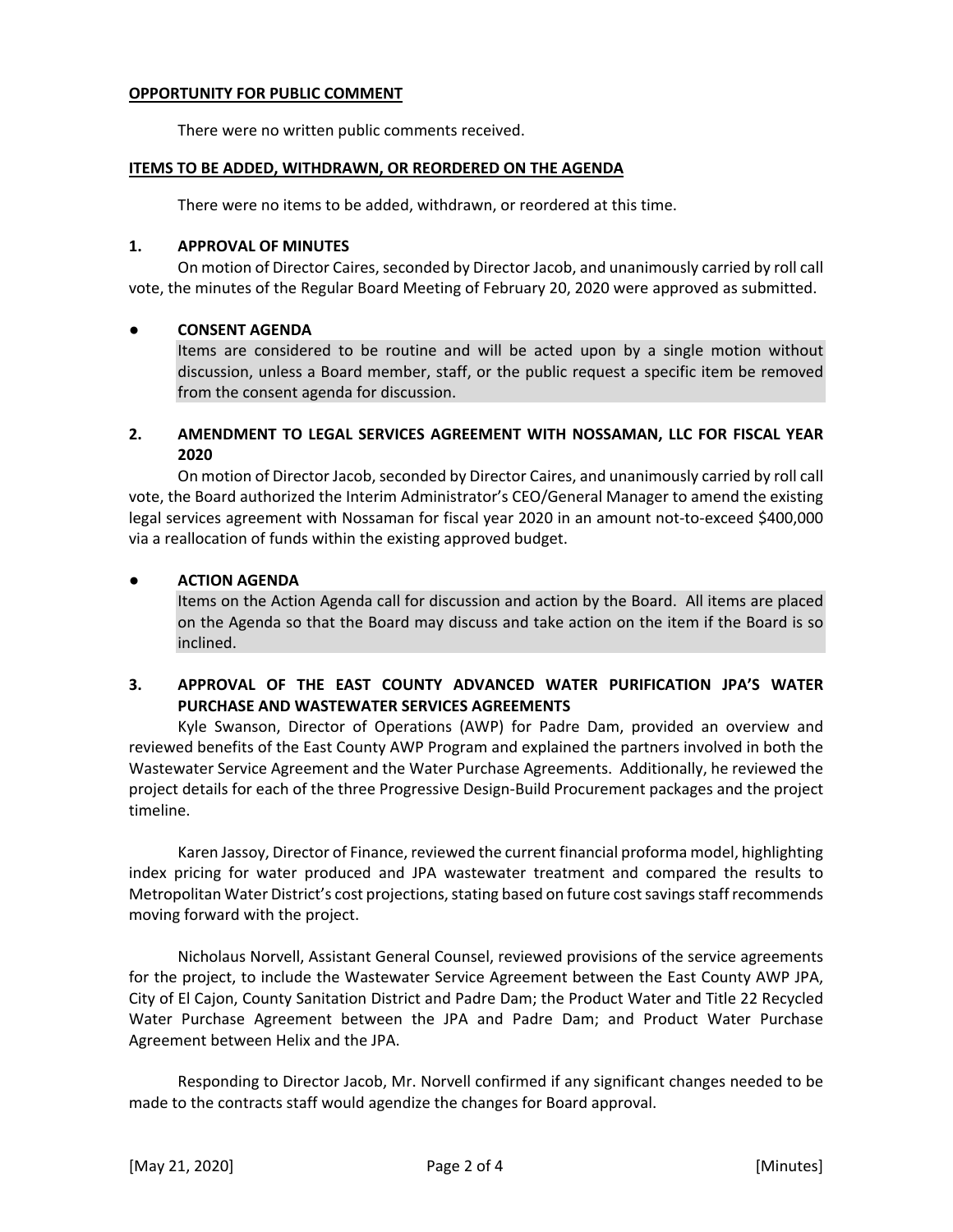On motion of Director Caires, seconded by Director Jacob, and unanimously carried by roll call vote, the Board approved the following agreements, with the understanding that the Chair will be authorized to execute the agreement with such changes as are approved by the Chair and reviewed and approved as to form by the JPA's Interim General Counsel:

- 1. East County AWP Wastewater Services Agreement among the East County AWP JPA, the City of El Cajon, Padre Dam Municipal Water District and the San Diego County Sanitation District
- 2. East County AWP Product Water Purchase Agreement with Helix Water District
- 3. East County AWP Product Water and Title 22 Recycled Water Purchase Agreement between East County AWP JPA and Padre Dam Municipal Water District

# **4. AUTHORIZATION TO RELEASE REQUEST FOR PROPOSALS (RFP) FOR OWNER'S ADVISOR SERVICES FOR THE EAST COUNTY ADVANCED WATER PURIFICATION PROJECT**

Mark Niemiec, Director of Engineering for Padre Dam, defined Owner's Advisor (OA) as a consulting firm that is engaged by an owner to provide the resources necessary to support the project team in the procurement, implementation and management of the project. He reviewed the OA scope of services and schedule for hiring the OA.

On motion of Director Jacob, seconded by Director Caires, and unanimously carried by roll call vote, the Board authorized the Interim Administrator to release the Request for Proposals (RFP) for Owner's Advisor Services for the East County Advanced Water Purification Project.

## **5. PROGRESSIVE DESIGN-BUILD (PDB) PRESENTATION SERIES: PART 1 – DESIGN BUILD BASICS**

Mr. Niemiec explained the reason PDB was chosen as the method to roll out the AWP project, as well as reviewed alternative delivery methods, other organizations that have utilized PDB and how PDB is utilized within the three packages developed for the project delivery. In closing, he reviewed next steps for the project.

Informational report only; no action was taken.

## **● REPORTS**

The following items are reports and are placed on the Agenda to provide information to the Board and the public. There is no action called for on these items. The Board may engage in discussion upon which a specific subject matter is identified but may not take any action other than to place the matter on a future agenda.

## **6. INTERIM ADMINISTRATOR REPORT**

Allen Carlisle, Padre Dam CEO/General Manager, reviewed the timeline for submitting an application for funding through the Local Resources Program (LRP) for the East County AWP project, stating the JPA is on schedule for submitting the application. He requested each project partner write a letter to San Diego County Water Authority and Metropolitan Water District showing their support of the project and LRP application. He expressed his appreciation for all the hard work staff put in to get the contracts finalized and approved.